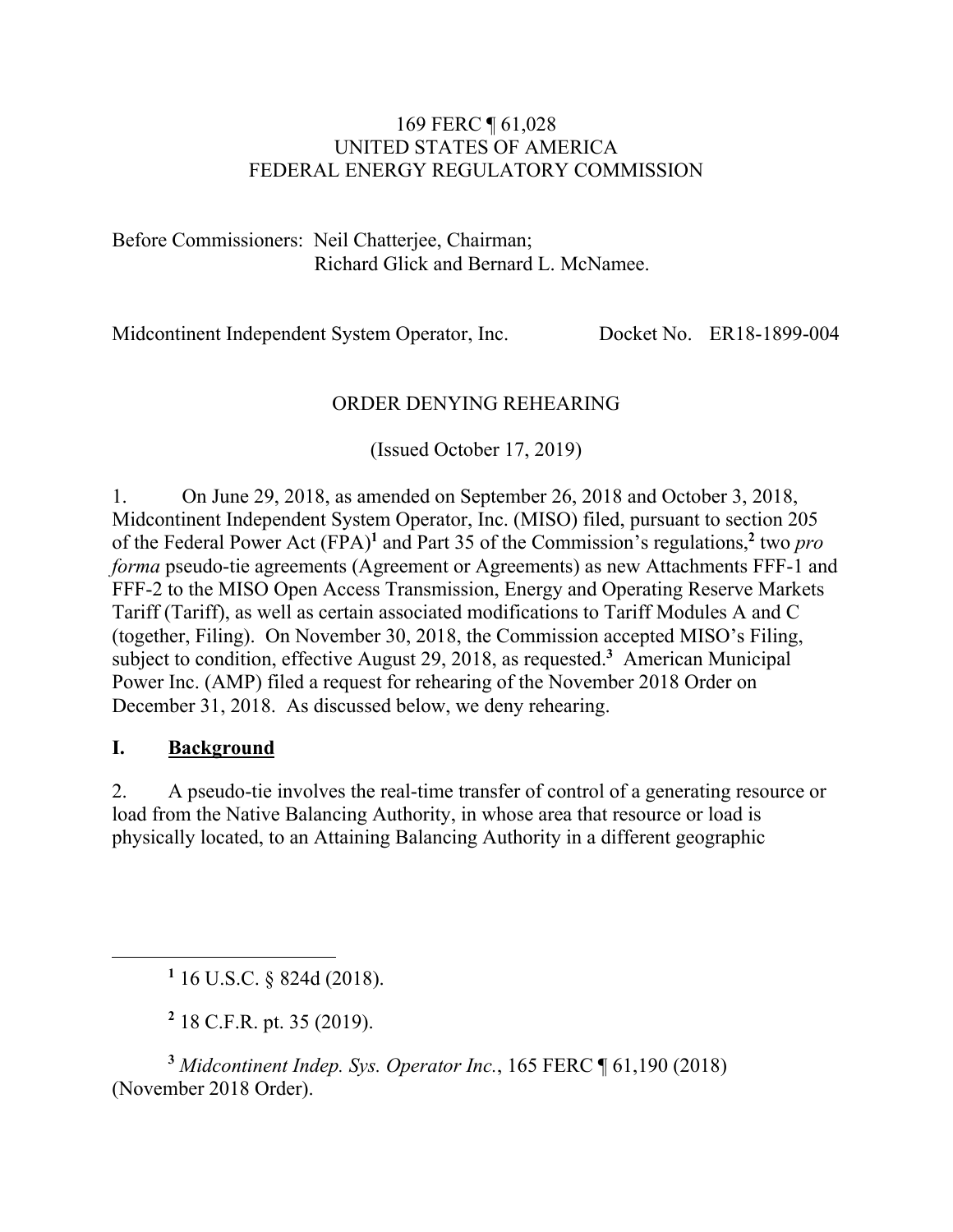location.**<sup>4</sup>** Because PJM Interconnection, L.L.C. (PJM) requires that an external generator be pseudo-tied to PJM in order to participate in the PJM capacity market, there has been a significant increase in the number of resources that have sought to pseudo-tie from MISO into PJM.**<sup>5</sup>**

3. On November 17, 2017, the Commission accepted tariff revisions from PJM to establish pseudo-tie requirements for new external resources that wish to participate in PJM's forward capacity auctions, and a transition period to allow for existing pseudo-tied resources that had previously cleared a forward capacity auction to comply with the new pseudo-tie requirements.**<sup>6</sup>**

4. On December 29, 2017, the Commission issued an order accepting revisions proposed by MISO and PJM to the Joint Operating Agreement (JOA) between MISO and PJM (MISO-PJM JOA) to better coordinate responsibilities for pseudo-ties between the two regional transmission organizations (RTOs).**<sup>7</sup>** The MISO-PJM JOA revisions specify, *inter alia*, that each RTO has the right to terminate or suspend pseudo-tied resources under certain circumstances.

5. On February 26, 2018, the Commission rejected an earlier version of a *pro forma* pseudo-tie agreement that MISO had filed to add to its Tariff.**<sup>8</sup>** In that order, the Commission found that, although a *pro forma* pseudo-tie agreement is a beneficial instrument, certain aspects of MISO's proposed *pro forma* pseudo-tie agreement were not shown to be just and reasonable; however, the Commission encouraged MISO to file a revised version.**<sup>9</sup>**

**<sup>5</sup>** *See PJM Interconnection, L.L.C.*, 151 FERC ¶ 61,208, at P 97 (2015), *order on reh'g*, 155 FERC ¶ 61,157 (2016).

**<sup>6</sup>** *PJM Interconnection, L.L.C.*, 161 FERC ¶ 61,197 (2017).

**<sup>7</sup>** *PJM Interconnection, L.L.C.*, 161 FERC ¶ 61,313 (2017).

**<sup>8</sup>** *Midcontinent Indep. Sys. Operator, Inc.*, 162 FERC ¶ 61,165 (2018).

**<sup>9</sup>** *Id.* PP 64-65. The Commission found that MISO's suspension and termination provisions were not shown to be just and reasonable and were inconsistent with previously-accepted revisions to the MISO-PJM JOA.

 $\overline{a}$ **<sup>4</sup>** *Id.* P 2 (citations omitted) (defining Balancing Authority, Native Balancing Authority, and Attaining Balancing Authority).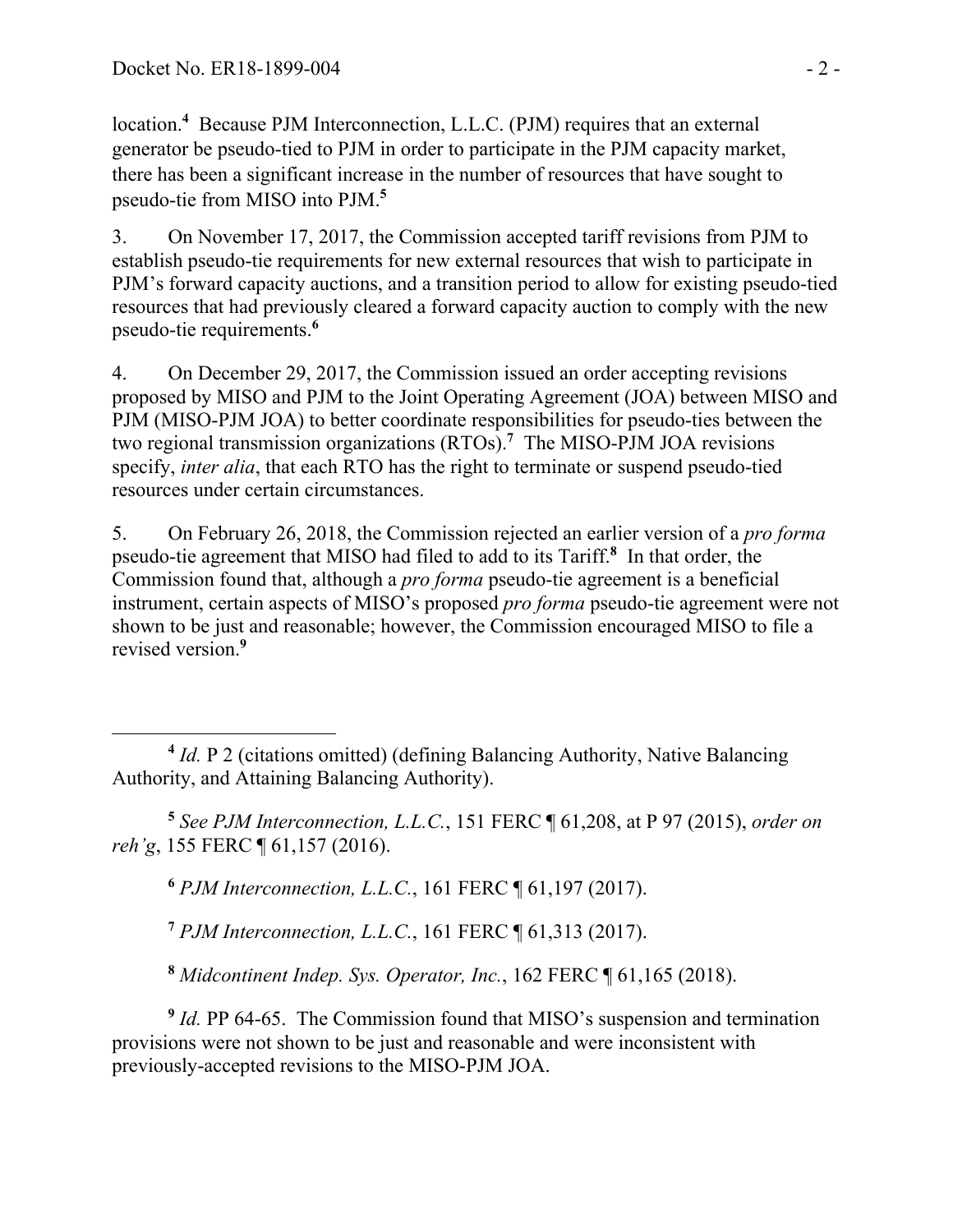6. In the instant proceeding, MISO filed the Agreements as new Attachments FFF-1 and FFF-2 to the Tariff, and also submitted certain associated modifications to Modules A and C in the Tariff. The proposed Attachment FFF-1 Agreement sets forth the provisions for implementing and operating pseudo-ties for a pseudo-tie of generation or load into MISO from an external Balancing Authority, and the proposed Attachment FFF-2 Agreement sets forth the provisions for a pseudo-tie of generation or load out of MISO to an external Balancing Authority. MISO stated that the objective of the Filing is to provide a consistent framework to support and to clarify the relevant requirements for pseudo-ties of generation and load between MISO and an external Balancing Authority.**<sup>10</sup>** MISO also noted that the proposed Agreements and Tariff revisions promote uniformity among the pseudo-tie requirements and increase the transparency and efficiency of the implementation process.**<sup>11</sup>**

7. In the November 2018 Order, the Commission accepted MISO's Filing, subject to condition.**<sup>12</sup>** The Commission noted that the main purpose of the Agreements is to provide a consistent framework to support and clarify the relevant requirements for pseudo-ties.**<sup>13</sup>**

8. On December 31, 2018, AMP filed a timely request for rehearing challenging three aspects of the Commission's approval of MISO's Filing: (1) the circumstances under which the Agreements will apply to existing pseudo-ties;<sup>14</sup> (2) MISO's ability to terminate a pseudo-tie in the event of certain inconsistencies in the modeling by MISO and an external Balancing Authority;**<sup>15</sup>** (3) MISO's ability to terminate a pseudo-tie in the event of an emergency.**<sup>16</sup>**

**<sup>11</sup>** *Id.* at 25.

 $\overline{a}$ 

**<sup>12</sup>** November 2018 Order, 165 FERC ¶ 61,190 at P 24.

**<sup>13</sup>** *Id*. P 30.

**<sup>14</sup>** AMP Request for Rehearing at 4-6.

**<sup>15</sup>** *Id*. at 6-7.

**<sup>16</sup>** *Id*. at 7-8.

**<sup>10</sup>** MISO June 29, 2018 Transmittal at 3 (MISO Transmittal).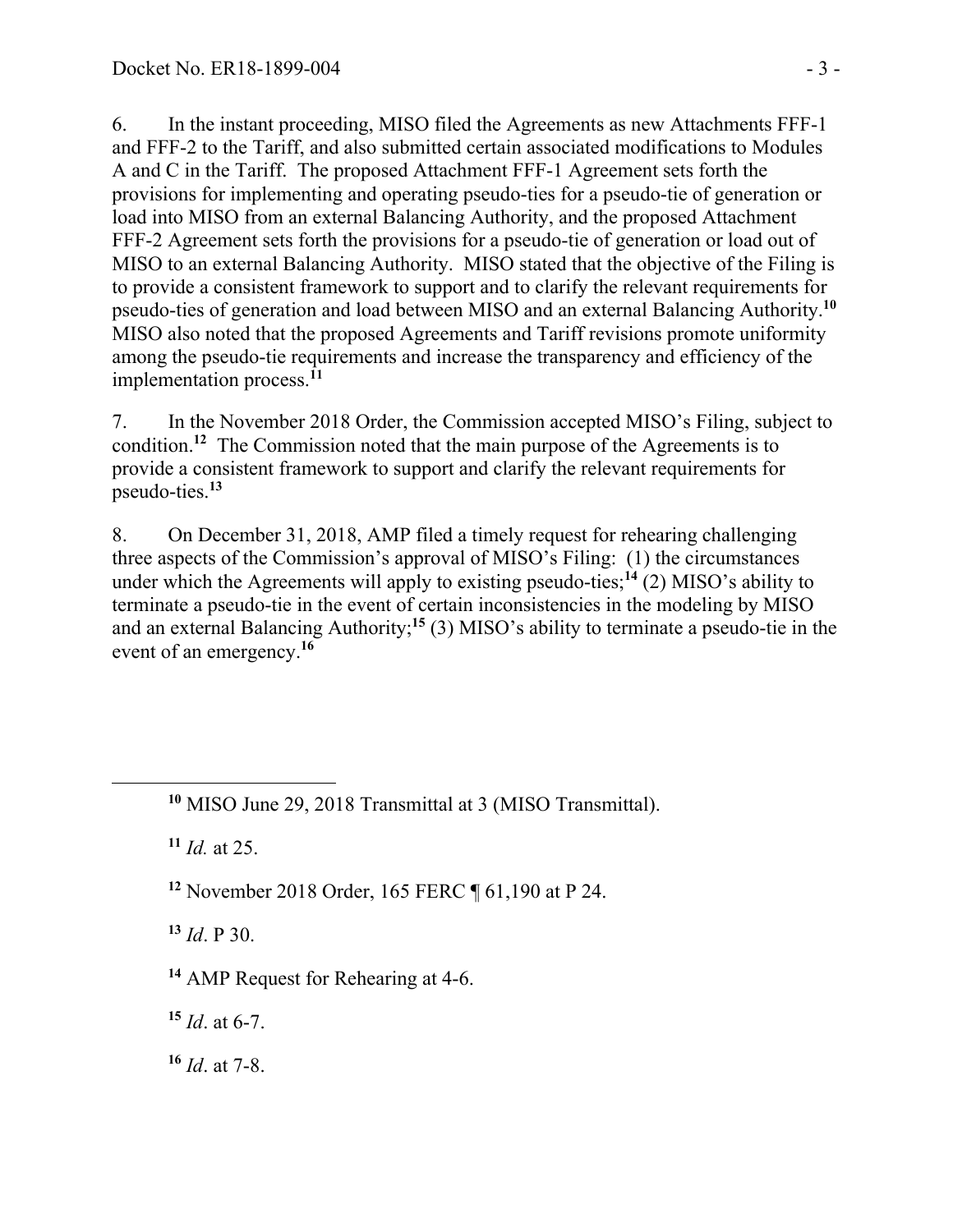### **II. Discussion**

## **A. Application to Existing Pseudo-Ties**

9. In its Filing, MISO stated that new pseudo-ties that are implemented on or after September 1, 2018 will be required to execute an Agreement, but that existing pseudoties that are in effect prior to September 1, 2018 will not be required to execute an Agreement.<sup>17</sup> In response to a Commission staff deficiency letter, MISO further explained that it proposed to require a pseudo-tie implemented before September 1, 2018 to execute the Agreement if it replaces an expired Transmission Service Reservation (TSR) with a new TSR after September 1, 2018.**<sup>18</sup>**

10. In the November 2018 Order, the Commission found that MISO's proposed application of the new Agreements to new pseudo-ties, and not to existing pseudo-ties (i.e., pseudo-ties in effect prior to September 1, 2018), is just and reasonable.**<sup>19</sup>** The Commission explained that MISO would not require pseudo-ties in effect prior to September 1, 2018 to execute an Agreement until there is a change to the pseudo-tie, such as when there is a change to source or sink data or when a new TSR is requested.**<sup>20</sup>** The Commission found that this delineation as to whom the new Agreements would apply "strikes an appropriate balance between honoring existing arrangements and ensuring that any new pseudo-ties be subject to the Agreement going forward."**<sup>21</sup>**

11. On rehearing, AMP claims that the Commission erred by failing to explain how the requirement that an existing pseudo-tie entity that requires a new TSR must execute the new Agreement "strikes an appropriate balance."**<sup>22</sup>** AMP contends that the Commission "relied on MISO's unsupported conclusion that these circumstances were 'an appropriate juncture' to impose the *pro forma* terms and conditions on preexisting

**<sup>17</sup>** *Id.* at 16-17.

**<sup>18</sup>** November 2018 Order, 165 FERC ¶ 61,190 at P 45 (citing MISO Sept. 26, 2018 Deficiency Response at 2).

**<sup>19</sup>** *Id*. P 53.

 $20$  *Id.* 

 $\overline{a}$ 

**<sup>21</sup>** *Id*.

**<sup>22</sup>** AMP Request for Rehearing at 5.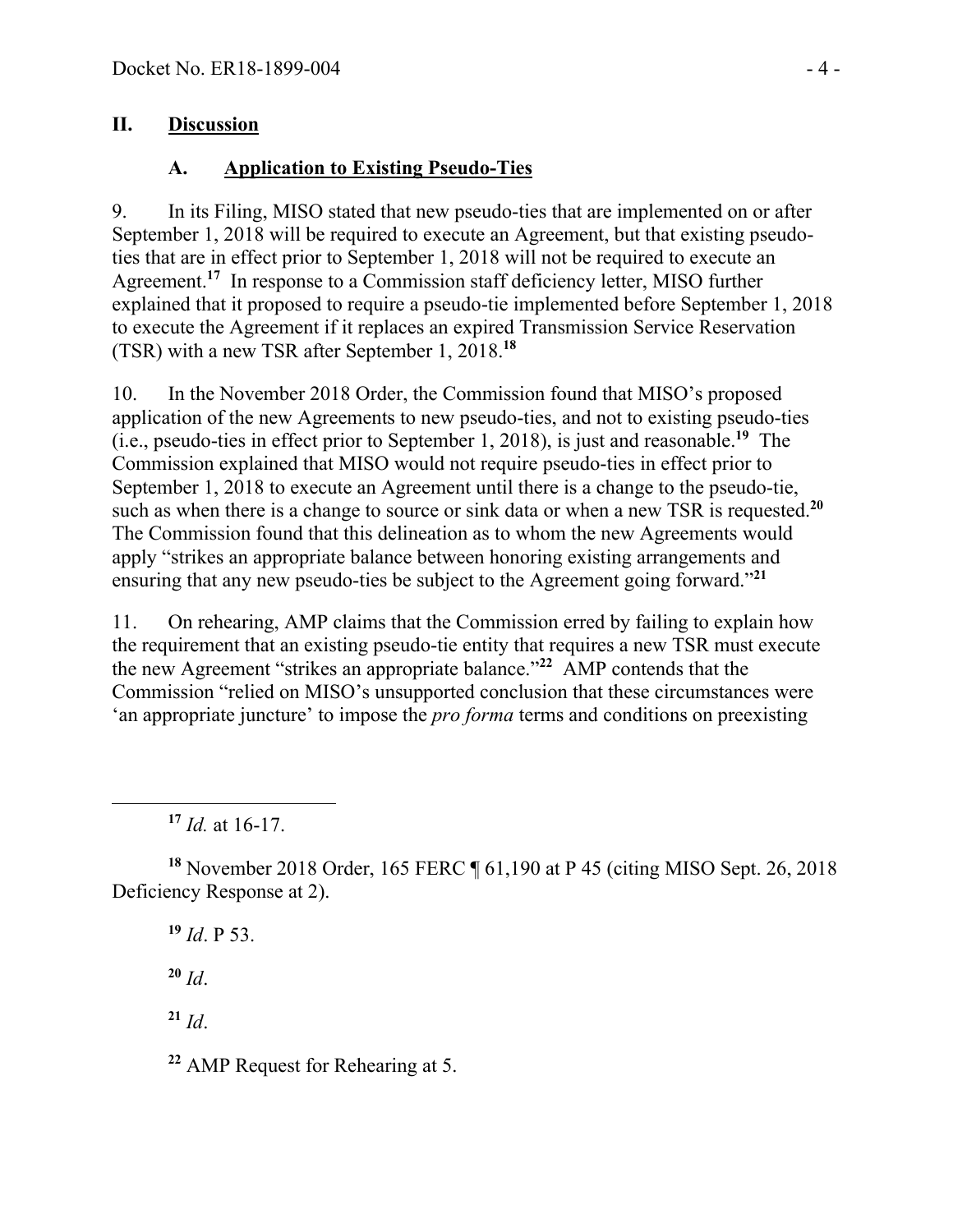pseudo-ties and failed to meaningfully consider AMP's concerns."**<sup>23</sup>** Specifically, AMP asserts that there is no explanation in the record for why "continued grandfathering is acceptable in the event rollover rights are exercised, but not in the case of an identical replacement TSR that yields the same result in all material respects."**<sup>24</sup>**

12. We deny rehearing. As the Commission explained in the November 2018 Order, requiring existing pseudo-ties to execute a new Agreement only upon certain changes to the pseudo-tie balances the interest in retaining certainty and stability for existing pseudoties, with the purpose of MISO's revisions to its pseudo-tie requirements in this proceeding, which is to enhance the consistency and clarity of those requirements.**<sup>25</sup>** Given that a pseudo-tie is reliant upon obtaining firm transmission service,**<sup>26</sup>** it is reasonable to designate the point at which an existing pseudo-tie obtains a new TSR for firm transmission service as the point to require conformance with the new Agreements, even if such TSR is an identical replacement. Although AMP would prefer that MISO select a different transition point, MISO's choice is reasonable.

# **B. Termination – Distribution Factor Threshold**

13. In its Filing, MISO stated that the suspension and termination procedures are consistent with the termination provisions in the MISO-PJM JOA. As relevant on rehearing, the Agreements incorporate the requirement that MISO's Generation to Load Distribution Factor (Distribution Factor) calculations must align within two percent of the Distribution Factor calculations of the external Balancing Authority, for the duration of the pseudo-tie.**<sup>27</sup>** If the calculations do not align within two percent at any time, "MISO will coordinate with the [e]xternal Balancing Authority to determine if the two percent alignment can be met."**<sup>28</sup>** If that alignment cannot be met, "MISO may take action to

**<sup>23</sup>** *Id*. at 2.

 $\overline{a}$ 

**<sup>24</sup>** *Id.* at 6.

**<sup>25</sup>** *See* November 2018 Order, 165 FERC ¶ 61,190 at PP 30, 53-54; *see also id*. P 54 (explaining that the Commission has previously found it "inappropriate and contrary to the *pro forma* [Open Access Transmission Tariff] to grant entities seeking to change point of receipt or point of delivery 'special queue treatment'") (citations omitted).

**<sup>26</sup>** *See id*. P 52 (citing MISO Nov. 7, 2018 Answer at 4).

**<sup>27</sup>** MISO Transmittal at 8.

**<sup>28</sup>** Attachment FFF-1, section 2(k)(i); Attachment FFF-2, section 2(k)(i).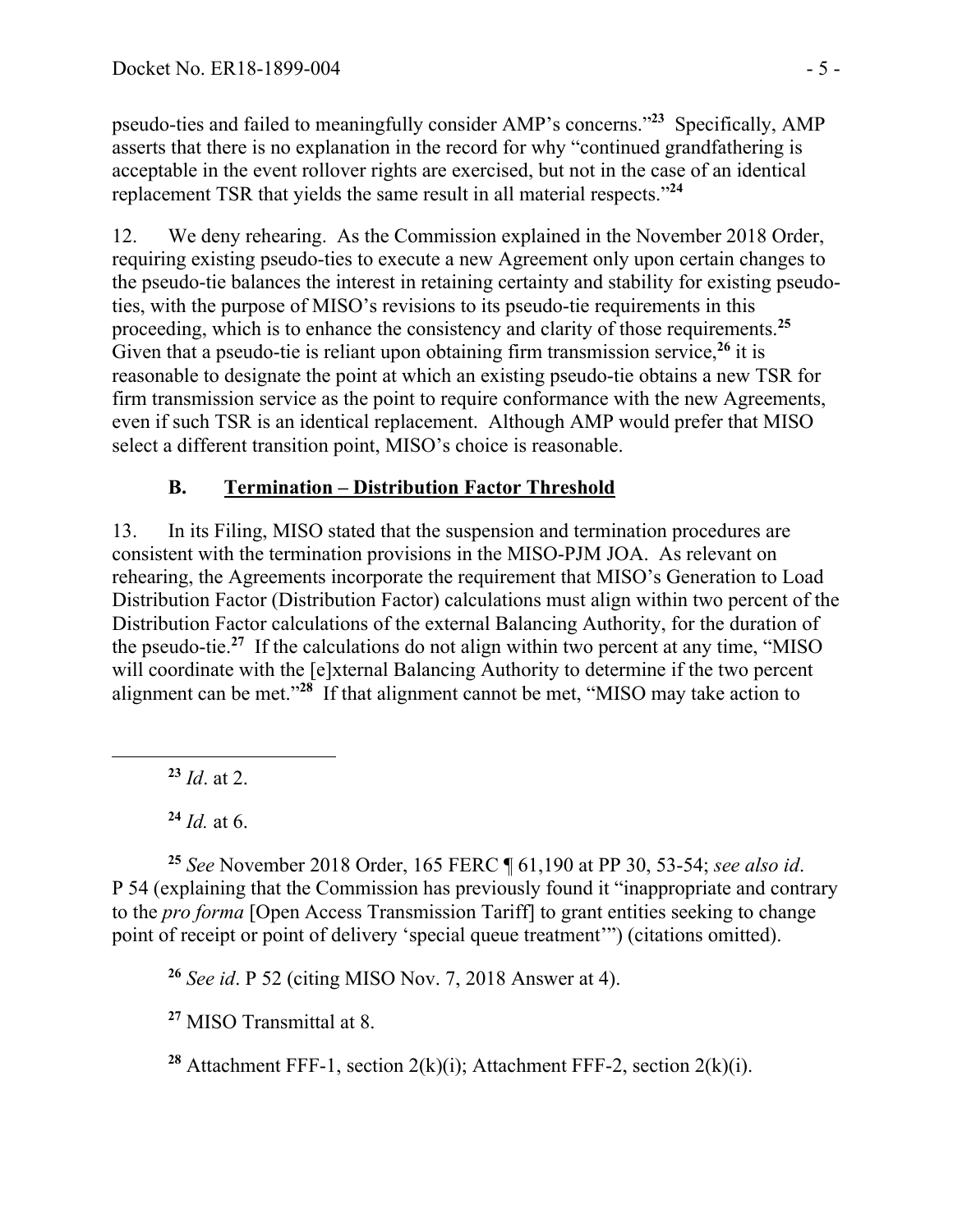suspend and terminate" the pseudo-tie consistent with the relevant suspension and termination provisions.**<sup>29</sup>**

14. In the November 2018 Order, the Commission explained that it had previously accepted the use of the two percent Distribution Factor threshold as just and reasonable in a similar context, and saw no reason to depart from that precedent.**<sup>30</sup>** On rehearing, AMP alleges that the Commission erred in accepting MISO's proposed right to terminate pseudo-ties in the event that the two percent Distribution Factor threshold is exceeded.**<sup>31</sup>** Specifically, AMP contends that the Commission erred because it failed to explain why accepting the termination provision was "appropriate in the specific case of MISO's *pro forma* agreements."**<sup>32</sup>** Further, AMP claims that the termination provision "unreasonably shift[s] the burden of the RTOs' failure to properly model their transmission systems to the pseudo-tied generator."**<sup>33</sup>**

15. We deny rehearing. As the Commission explained in the November 2018 Order, the Commission has previously accepted the use of the two percent Distribution Factor threshold.**<sup>34</sup>** In that proceeding, concerning revisions to PJM's pseudo-tie requirements, the Commission addressed AMP's concern that the Distribution Factor threshold shifts the burden of modeling to the pseudo-tied resource, explaining that the pseudo-tied resource is "not required to do any of the modeling."**<sup>35</sup>** We further note that, in the event that alignment within the two percent threshold cannot be maintained, MISO will coordinate with the external Balancing Authority, further indicating that the pseudo-tied entity does not bear the burden of these provisions.**<sup>36</sup>**

**<sup>29</sup>** *Id*.

 $\overline{a}$ 

**<sup>30</sup>** November 2018 Order, 165 FERC ¶ 61,190 at P 72.

**<sup>31</sup>** AMP Request for Rehearing at 6-7.

**<sup>32</sup>** *Id*. at 7.

**<sup>33</sup>** *Id*. at 6.

**<sup>34</sup>** November 2018 Order, 165 FERC ¶ 61,190 at P 72 (citing *PJM Interconnection, L.L.C.*, 161 FERC ¶ 61,197 at P 87).

**<sup>35</sup>** *PJM Interconnection, L.L.C.*, 161 FERC ¶ 61,197 at P 87.

**<sup>36</sup>** Attachment FFF-1, section 2(k)(i); Attachment FFF-2, section 2(k)(i).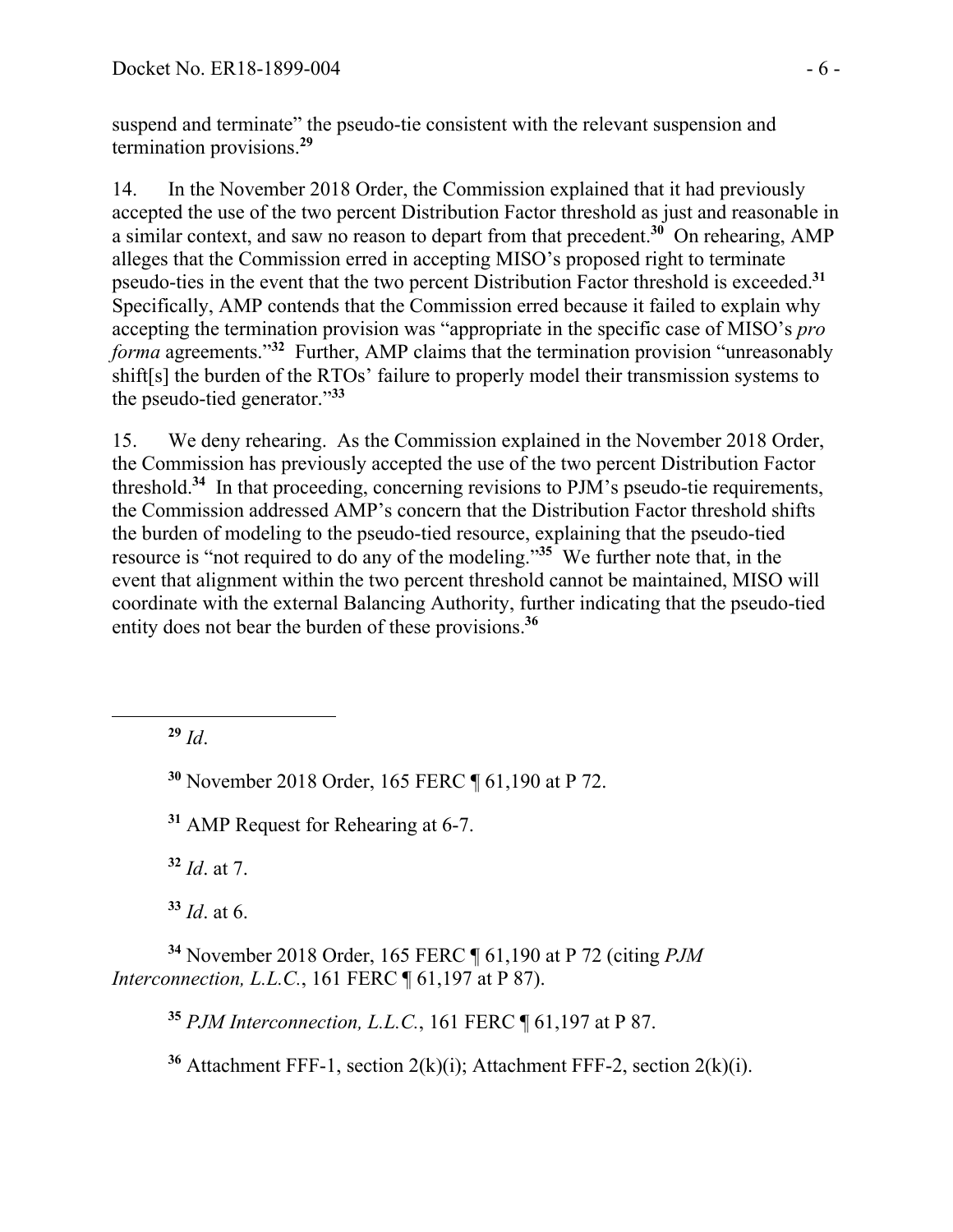16. Aside from its claim concerning the burden of modeling, AMP generally contends that the November 2018 Order "fails to meaningfully address AMP's concerns" as articulated in AMP's prior pleadings in this proceeding.**<sup>37</sup>** But AMP does not identify any specific concerns in its rehearing request, and it may not rely solely on a general reference to its prior pleadings.**<sup>38</sup>** In any event, AMP's arguments are unpersuasive. As MISO explained in its Filing, if a pseudo-tied resource fails to meet the two percent Distribution Factor threshold, this "could" reflect a modeling error, in which case the Agreements provide for MISO to work with the external Balancing Authority to resolve the issue.**<sup>39</sup>** However, the two percent threshold is ultimately required to ensure reliability,**<sup>40</sup>** and failure to stay within the two percent alignment can result in modeling errors and diminished ability to reliably deliver energy between markets.**<sup>41</sup>** In that event, it is appropriate for MISO, as the entity responsible for ensuring the reliability and integrity of its system, to retain the authority to suspend or terminate pseudo-ties that do not meet MISO's requirements and may pose a risk to reliability. **42**

## **C. Termination in the Event of an Emergency**

17. As proposed in MISO's Filing, section 11 of the Agreements provides that MISO may suspend a pseudo-tie when, as relevant on rehearing, "MISO determines that the Pseudo-Tie poses a risk to system reliability or a risk of violation of established reliability criteria."**<sup>43</sup>** Section 12 of the Agreements provides that MISO shall have the right to terminate an Agreement upon 60 days' notice to the pseudo-tied resource and the external Balancing Authority if "MISO experiences an emergency or other condition which may adversely impact the reliability of the transmission system."**<sup>44</sup>**

**<sup>38</sup>** *See* 18 C.F.R. § 385.203(a)(7) (2019) (party submitting a filing or pleading must provide the basis in fact and law for its position).

**<sup>39</sup>** MISO Transmittal at 19.

**<sup>40</sup>** *Id*.

**<sup>41</sup>** *See PJM Interconnection, L.L.C.*, 161 FERC ¶ 61,197 at PP 87-88.

**<sup>42</sup>** November 2018 Order, 165 FERC ¶ 61,190 at P 69.

**<sup>43</sup>** Attachment FFF-1, section 11(b)(iii); Attachment FFF-2, section 11(b)(iii).

**<sup>44</sup>** Attachment FFF-1, section 12(b)(iv); Attachment FFF-2, section 12(b)(d).

**<sup>37</sup>** AMP Request for Rehearing at 6.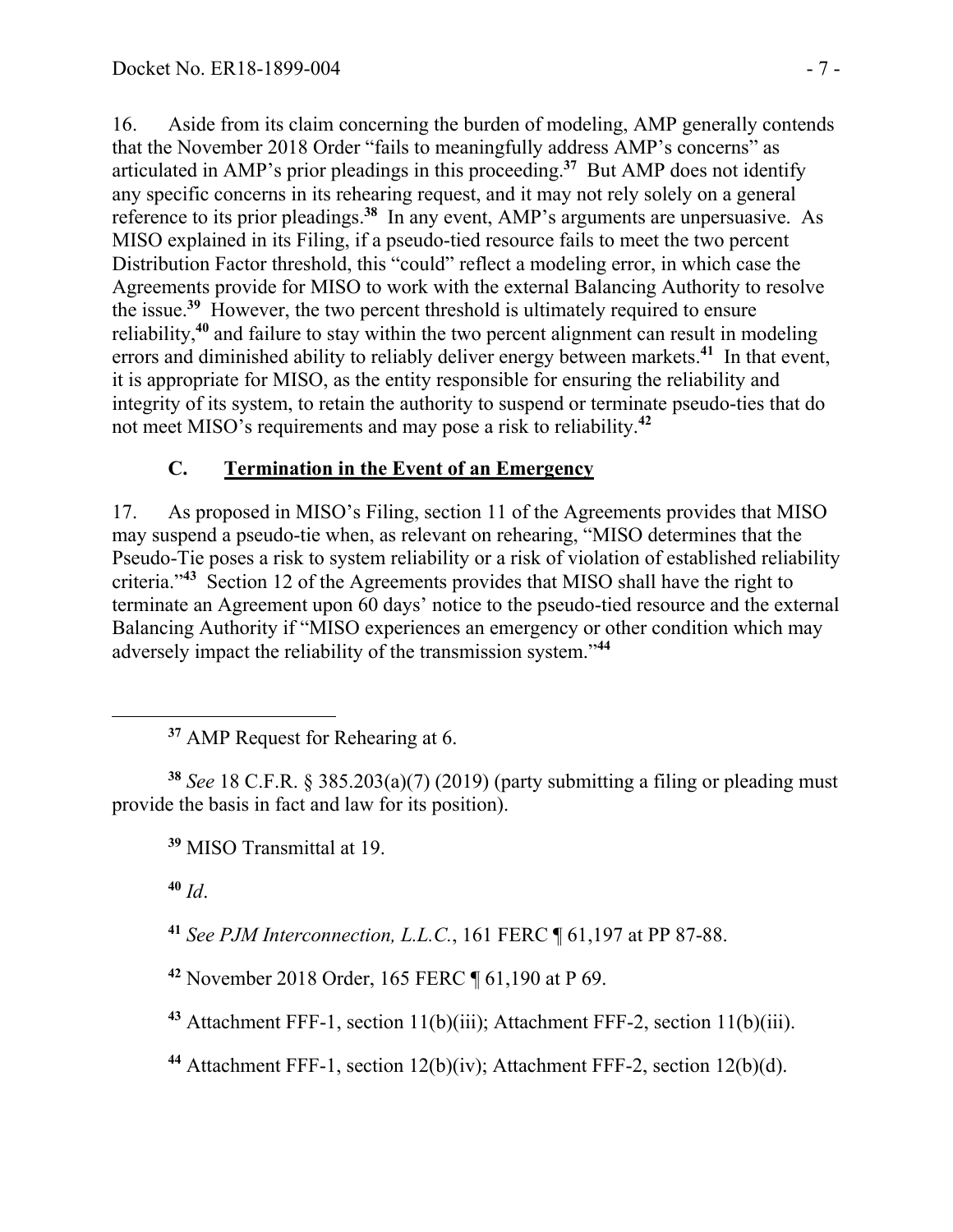18. In the November 2018 Order, the Commission determined that "MISO's suspension and termination provisions, including procedures and timeframes for notification, and—where appropriate—opportunities to cure breaches to the Agreement, provide a sufficient degree of specificity and clarity regarding the circumstances in which they apply."**<sup>45</sup>** Further, the Commission found that MISO's proposal to allow termination of a pseudo-tie in the event of an emergency is not unjust and unreasonable.**<sup>46</sup>** The Commission noted that MISO had provided assurances that it will attempt to utilize suspension provisions before beginning the process of termination.**<sup>47</sup>** Noting MISO's responsibility to ensure the reliability and integrity of its system, the Commission declined to require MISO to utilize suspension procedures instead of termination in the event of emergency, but encouraged "MISO to utilize its suspension procedures unless it determines that doing so will compromise reliability."**<sup>48</sup>**

19. On rehearing, AMP argues that the Commission erred in accepting MISO's emergency conditions termination provision.**<sup>49</sup>** Specifically, AMP claims that there is not a "clear standard by which MISO will determine whether to suspend or terminate in the face of an emergency," and notes that "the Commission endorsed a potentially reasonable standard (i.e., 'unless it will compromise reliability'), but failed to provide a rational explanation for not imposing it."**<sup>50</sup>** Further, AMP faults the Commission decision "to encourage, rather than require, MISO to utilize suspension procedures before pursuing termination, except in the even[t] that reliability would be compromised."**<sup>51</sup>** AMP claims that the Commission failed to meaningfully consider AMP's arguments in favor of requiring MISO to utilize suspension before seeking to terminate a pseudo-tie.**<sup>52</sup>**

20. We deny rehearing. We continue to find that MISO's suspension and termination provisions "provide a sufficient degree of specificity and clarity regarding the

**<sup>45</sup>** November 2018 Order, 165 FERC ¶ 61,190 at P 69.

**<sup>46</sup>** *Id*. P 70.

 $\overline{a}$ 

**<sup>47</sup>** *Id*. PP 69-70 (citing MISO Transmittal at 11 n.21; Deficiency Response at 5).

**<sup>48</sup>** November 2018 Order, 165 FERC ¶ 61,190 at P 70.

**<sup>49</sup>** AMP Request for Rehearing at 3, 7-8.

**<sup>50</sup>** *Id*. at 8.

**<sup>51</sup>** *Id.* at 3.

**<sup>52</sup>** *Id*. at 8.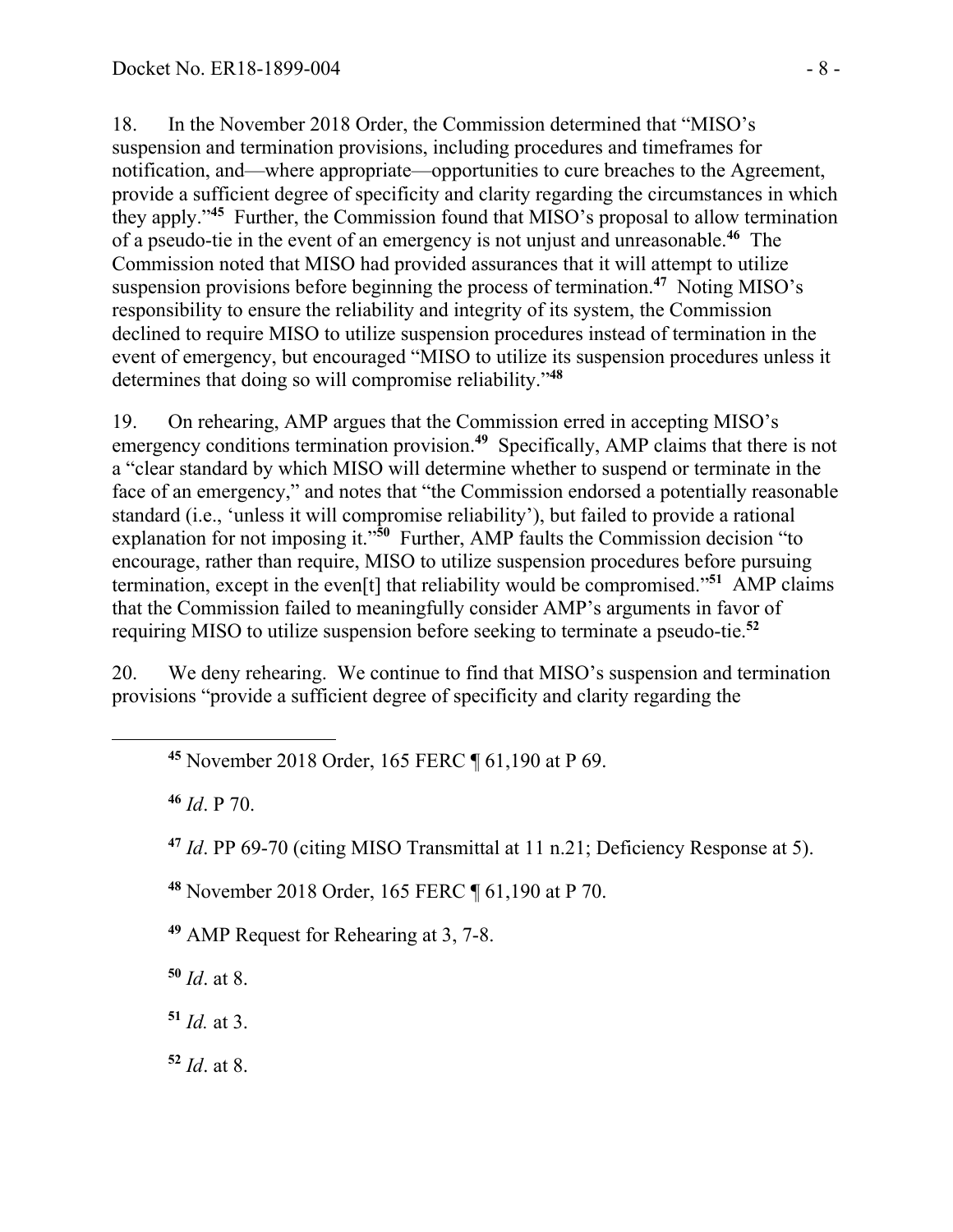$\overline{a}$ 

circumstances in which they apply."**<sup>53</sup>** AMP specifically claims that the Agreements do not adequately define a standard for MISO's decision to suspend or terminate in the event of an emergency, and that the Commission should impose a reliability threshold. We note that both sections 11 and 12 of the Agreements reference reliability impacts as a basis for suspension or termination, and that section 12, concerning termination, references reliability impacts in the emergency termination provision. As reflected in these provisions, we rely on MISO, in its role as the transmission provider, to appropriately identify risks to its reliable operation of the bulk power system and take necessary actions to safeguard against such risks, including those that may be posed by pseudo-tie arrangements.**<sup>54</sup>** The coordination and notification requirements in these provisions also provide important protections to pseudo-tied resources, allowing sufficient time to plan contingencies and, if necessary, seek redress from the Commission related to a planned termination.**<sup>55</sup>** Accordingly, as in the November 2018 Order, we emphasize our expectation that suspension or termination of a pseudo-tied resource in the event of an emergency would not occur absent reliability concerns, thereby providing guidance to MISO and parties regarding MISO's implementation of the suspension and termination provisions.**<sup>56</sup>**

21. AMP contends that the Agreements reflect a "terminate first" approach,**<sup>57</sup>** but there is no support in the Agreements or the record for that assertion. As noted above, both sections 11 and 12 of the Agreements reference reliability impacts as a potential basis for suspension or termination. MISO's Filing specifically explained that "[s]uspension is a temporary state in which MISO will collaborate with the external Balancing Authority and the Company to resolve an operational issue in an effort to avoid escalation to termination of the pseudo-tie."<sup>58</sup> As MISO states, the Commission also understands that

**<sup>53</sup>** November 2018 Order, 165 FERC ¶ 61,190 at P 69.

**<sup>54</sup>** We note that MISO also safeguards reliability as a reliability coordinator and balancing authority pursuant to NERC reliability standards.

**<sup>55</sup>** We note that MISO cannot terminate a pseudo-tie agreement unilaterally without notifying the Commission, pursuant to section 35.15 of the Commission's regulations. 18 C.F.R. § 35.15 (2019).

**<sup>56</sup>** *See* November 2018 Order, 165 FERC ¶ 61,190 at P 70.

**<sup>57</sup>** AMP Request for Rehearing at 8.

**<sup>58</sup>** MISO Transmittal at 11 n.21; *see also id*. at 21 ("In all cases, MISO will work with the Company to address any issues resulting in suspension and work to avoid a termination if possible.").